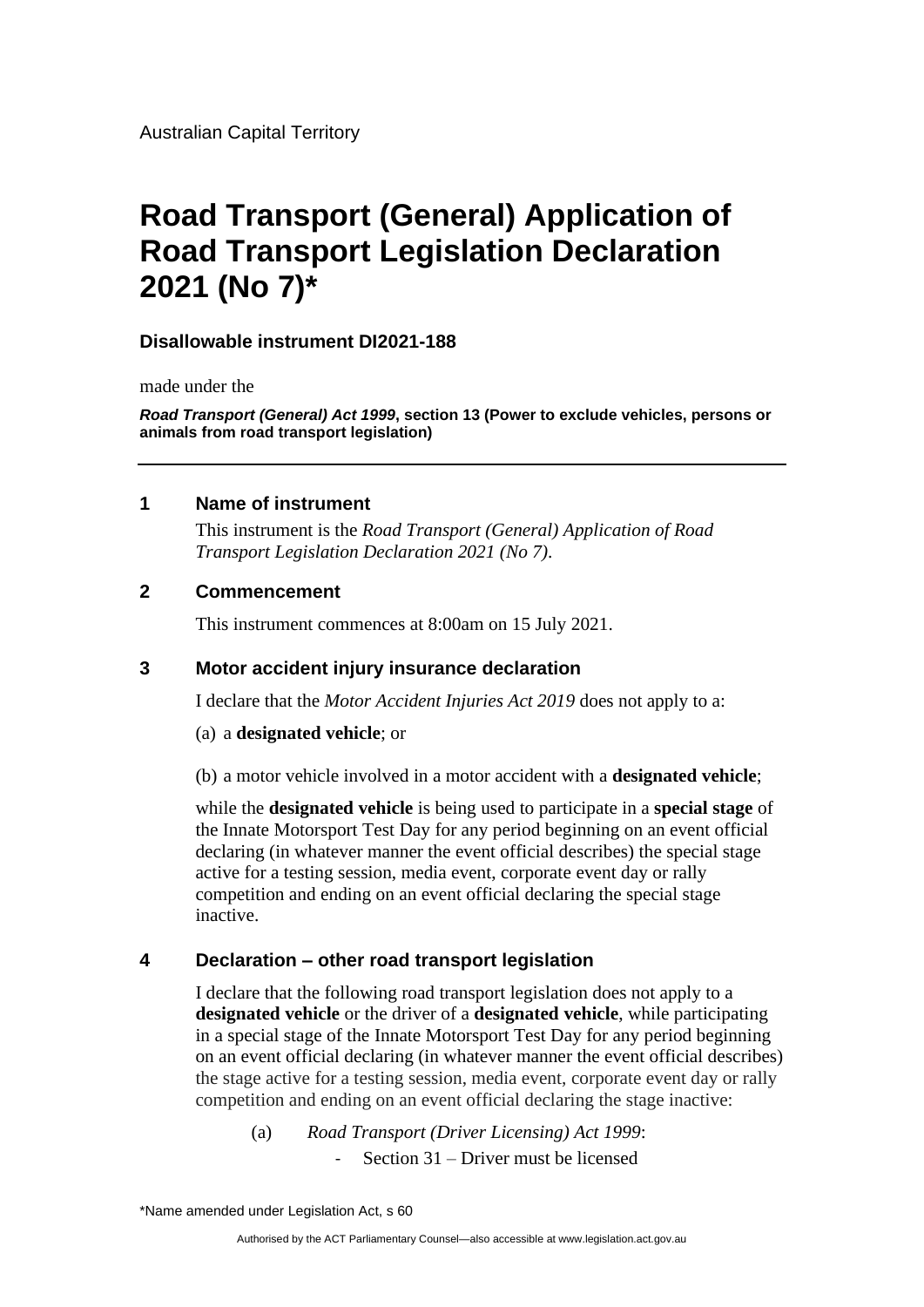- Section 33A Contravening interlock condition
- (b) *Road Transport (Vehicle Registration) Act 1999*:
	- Section 18 Prohibition on using unregistered registrable vehicles or vehicles with suspended registration
- (c) *Road Transport (Vehicle Registration) Regulation 1999*:
	- Section 59 Display of numberplates
	- Section 60 Using vehicle without numberplate etc
- (d) *Road Transport (Safety and Traffic Management) Act 1999*:
	- Section 5A Races, attempts on speed records, speed trials etc
	- Section 5B Improper use of motor vehicle
	- Section 7 Furious, reckless or dangerous driving
- (e) *Road Transport (Road Rules) Regulation 2017*:
	- Part 3 Speed limits
	- Part  $4 -$ Making turns
	- Part 5 Change of direction and stop signals
	- Part  $7 -$  Giving way
	- Part 8 Traffic signs and road markings
	- Part 11 Keeping left, overtaking and other driving rules –
		- a. Division 11.1 General
		- b. Division 11.2 Keeping to left
		- c. Division 11.3 Overtaking
	- Part 13 Lights and warning devices
	- Part 18 Miscellaneous road rules
		- a. Section 288 Driving on path

#### **5 Definitions**

In this instrument:

*designated vehicle* means any of the following vehicles:

- (a) an event registered motor vehicle; or
- (b) a promotional or official vehicle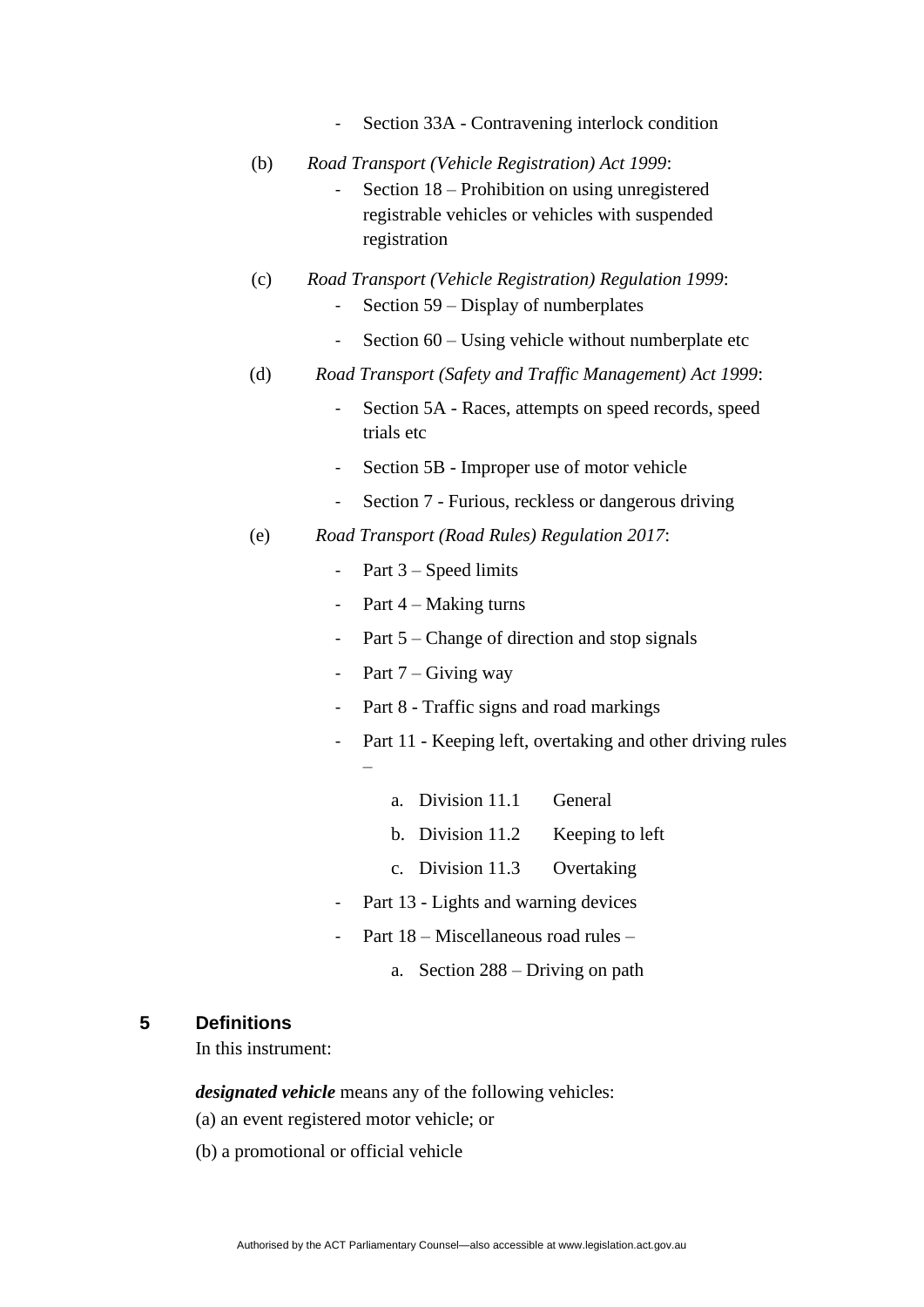*event registered motor vehicle* means a vehicle entered to participate in the Innate Motorsport Test Day, and may be an unregistered, uninsured or unidentified motor vehicle

*Promotional or official vehicle* means a registered vehicle being used for promotional or official purposes during the special stages.

*event* means the Innate Motorsport Test Day on 15 July 2021.

*event official* means an official for the event who holds an official's licence from Motorsport Australia that authorises the official to declare event stages active or inactive.

*motor vehicle* —see the *Road Transport (General) Act 1999,* dictionary.

*registered* means registered under the *Road Transport (Vehicle Registration) Act 1999.*

*special stage* for the event, means a road or road related area identified for the event outlined in the maps at Schedule 1 – Kowen Forest, ACT.

*unidentified motor vehicle*—see the *Motor Accident Injuries Act 2019,* section 327.

*uninsured motor vehicle*—see the *Motor Accident Injuries Act 2019,* section 325.

#### **6 Expiry**

This instrument expires at 4:00pm on 15 July 2021.

Chris Steel MLA Minister for Transport and City Services Special Minister of State

8 July 2021